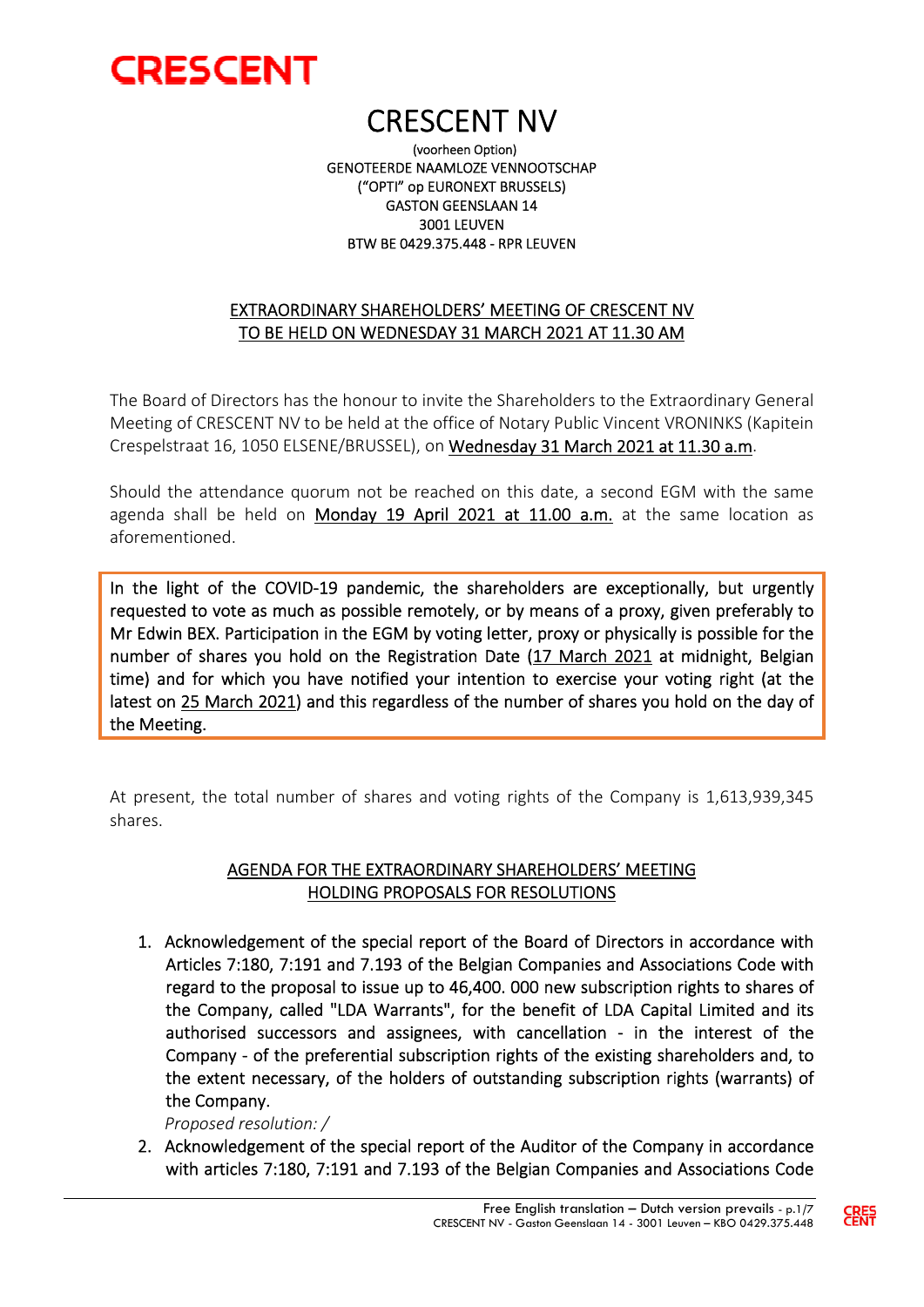with regard to the proposal to issue up to 46,400. 000 new subscription rights to shares of the Company, called "LDA Warrants", for the benefit of LDA Capital Limited and its authorised successors and assignees, with cancellation - in the interest of the Company - of the preferential subscription rights of the existing shareholders and, to the extent necessary, of the holders of outstanding subscription rights (warrants) of the Company.

*Proposed resolution: /*

3. Proposal to issue 46,400,000 new subscription rights to shares of the Company to LDA Capital Limited.

*Proposed resolution: "The general meeting resolves to approve the issue of 46,400,000 new subscription rights to shares in the Company for the benefit of LDA Capital Limited and its permitted successors and assigns, called "LDA Warrants", with cancellation - in the interest of the Company - of the preferential subscription rights of the existing shareholders and, to the extent necessary, of the holders of outstanding subscription rights (warrants) of the Company. In light of this, the shareholders' meeting decides as follows:*

- *a. The proposed terms and conditions (the "Terms and Conditions") of the LDA Warrants are set out in Annex 1 to the report referred to under agenda item 1 above, a copy of which will be annexed to the minutes of the EGM. The most important conditions can - for information purposes - be summarised as follows:* 
	- *i. Issuer: The Company (CRESCENT NV);*
	- *ii. Subscription right for ordinary shares: Each LDA Warrant gives the right to subscribe to one (1) new ordinary share to be issued by the Company;*
	- *iii. Exercise Price: Each LDA Warrant may be exercised at a price of EUR 0.046 per new share. The exercise price is subject to customary downward adjustments in the event of certain dilutive corporate actions (such as a dividend distribution or issuance of new shares);*
	- *iv. Term: The LDA Warrants have a term of three years from their date of issue;*
	- *v. Exercisability: Immediately;*
	- *vi. Nature of the shares to be issued upon exercise: Each LDA Warrant shall entitle the holder thereof to subscribe to one new share to be issued by the Company. The new shares issued upon exercise of the LDA Warrants shall confer the same rights and benefits as, and be pari passu in all respects, including as to rights to dividends, with the existing and outstanding shares of the Company from their issue, and shall entitle the holder to distributions for which the relevant record date or expiry date falls on or after the date of issue of the shares;*
	- *vii. No listing of the LDA Warrants: The LDA Warrants shall not be listed on any stock exchange, regulated market or similar securities market;*
	- *viii. Transferability of the LDA Warrants: LDA Capital shall not be entitled to transfer or assign any LDA Warrant except to affiliates (as defined in the Conditions);*
	- *ix. Capital increase and allocation of the exercise price: Upon each exercise of the LDA Warrants and the resulting issue of new shares, the Company's share capital will be increased.*

*The shareholders' meeting also approves all clauses in the Terms and Conditions that come into effect at the time of a change of control and that fall, or can be deemed to fall, within the scope of section 7:151 of the Belgian Companies and Associations Code.* 

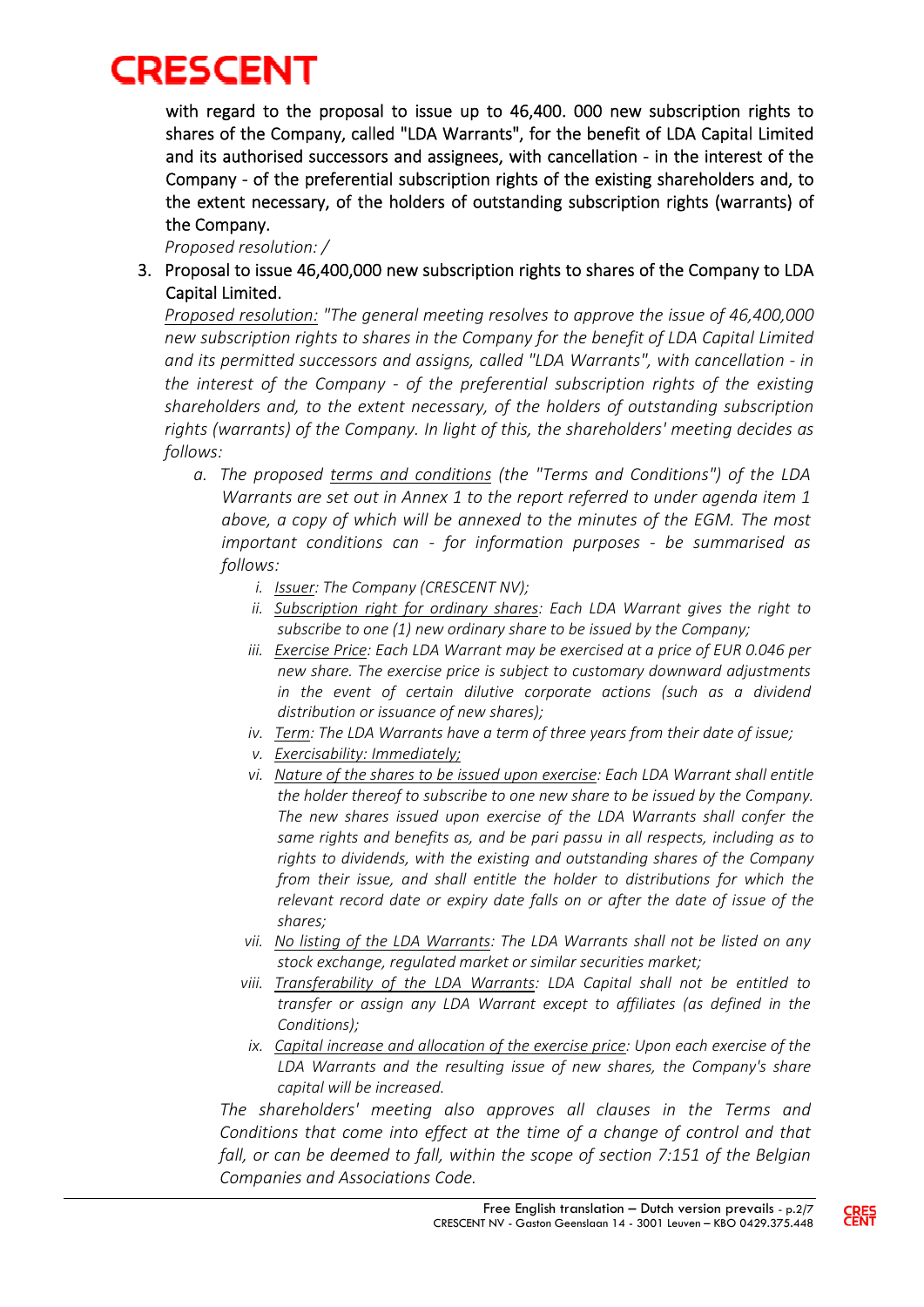*The shareholders' meeting is informed that the Company and LDA Capital have agreed that the issue of the LDA Warrants for the benefit of LDA Capital forms an essential part of the consideration offered to LDA Capital for entering into the Put Option Agreement.* 

- *b. Cancellation of preferential subscription right in favour of LDA Capital: The shareholders' meeting decides, in accordance with articles 7:191 and 7:193 of the Belgian Companies and Associations Code, to cancel - in the interest of the Company - the preferential subscription rights of the existing shareholders and, to the extent necessary, of the holders of outstanding subscription rights (warrants) of the Company, in favour of LDA Capital Limited and its authorised successors and assignees, and to issue the LDA Warrants to LDA Capital Limited, as further set out in the report of the Board of Directors under agenda item 1.*
- *c. Conditional capital increase and issue of new shares: the shareholders' meeting decides, subject to and to the extent of the exercise of the LDA Warrants, to increase the capital of the Company and to issue the relevant number of new shares that may be issued upon exercise of the LDA Warrants. Subject to, and in accordance with, the provisions of the Conditions, upon exercise of the LDA Warrants and the issuance of new shares, the aggregate amount of the exercise price of the LDA Warrants shall be allocated to the capital of the Company. To the extent that the amount of the exercise price of the LDA Warrants, per share to be issued upon exercise of the LDA Warrants, is higher than the fractional value of the then existing shares of the Company that existed immediately prior to the issuance of the new shares concerned, a part of the exercise price, per share to be issued upon exercise of the LDA Warrants, equal to such fractional value shall be booked as capital, whereby the balance shall be booked as issuance premium.*
- *d. Powers of attorney: The Board of Directors is authorised to implement the resolutions passed by the General Meeting of Shareholders in relation to the LDA Warrants, and to take all steps and perform all formalities that shall be required pursuant to the terms and conditions of the LDA Warrants, the articles of association of the Company and applicable legislation to issue or transfer the shares upon exercise of the LDA Warrants. In addition, each of the directors of the Company, the CFO of the Company and the Company Secretary, each of these persons acting individually and with the possibility of sub-delegation, shall have the power, upon exercise of the LDA Warrants (i) authenticate (A) the capital increase and the issuance of new shares resulting from such exercise, (B) the allocation of share capital and (if applicable) the issuance premium, and (C) the amendment of the Company's articles of association to reflect the new capital and the number of shares outstanding following the exercise of the LDA Warrants (ii) sign and deliver, on behalf of the Company, the relevant Euroclear, Euronext and bank documents, the share register and all necessary documents in connection with the issuance and delivery of the shares to the beneficiary, and (iii) do everything that may be necessary or useful (including, but not limited to, preparing and executing all documents and forms) for the admission of the shares issued upon exercise of the LDA Warrants to trading on the regulated market of Euronext Brussels (or other markets on which the Company's shares will be traded at that time). "*

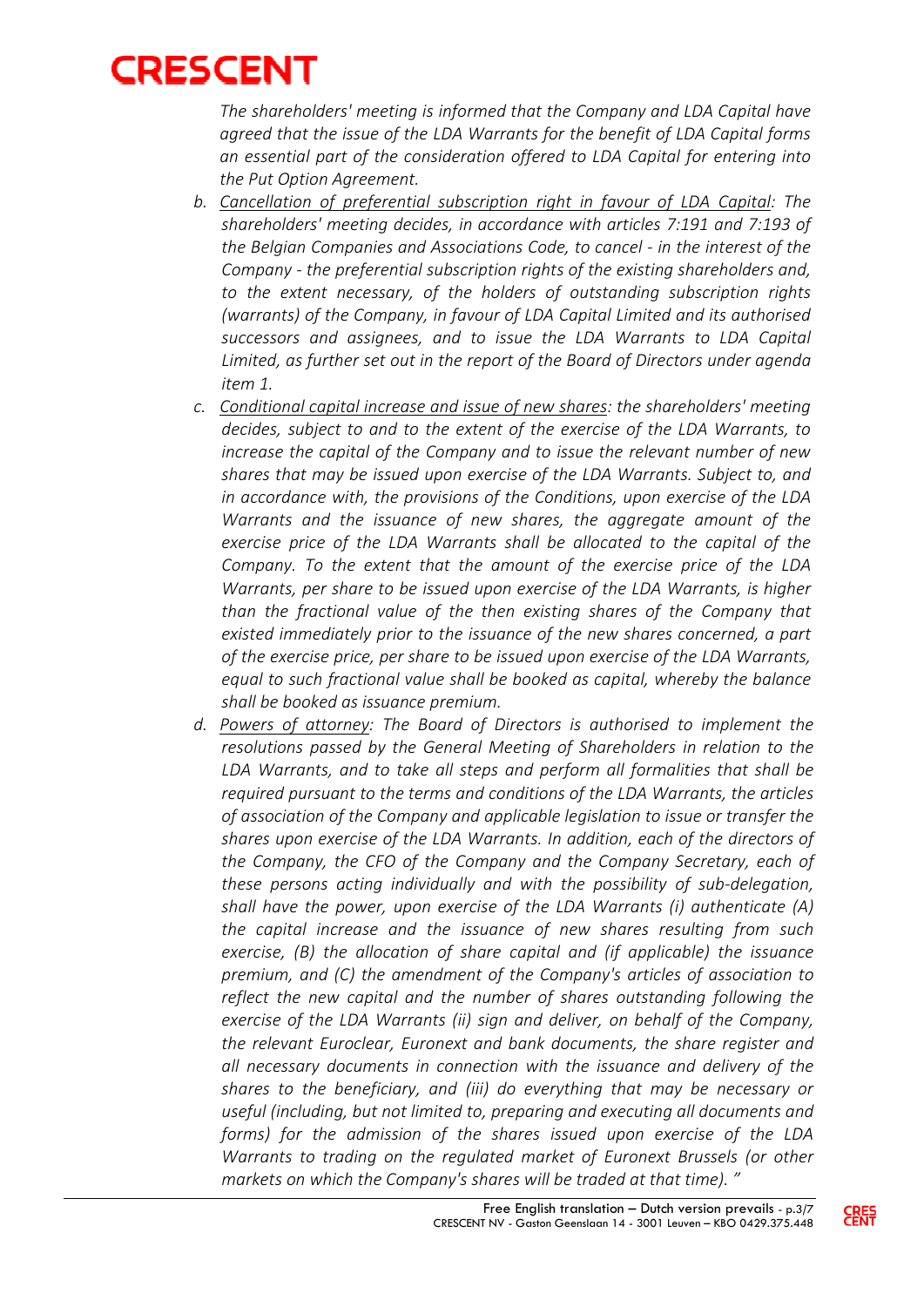4. Proposal to approve the remuneration of the lending shareholders in exchange for the temporary lending of their shares to LDA Capital in the framework of the LDA Transaction, as explained in the special report of the Board of Directors in accordance with art. 7:180, 7:191 and 7:193 of the Belgian Companies and Associations Code (see agenda item 1.).

Explanation (informative - no vote): The Put Option Agreement provides that when the Company exercises its put option, the lending shareholders must lend a number of existing shares to LDA Capital to cover the amount of the put option. The purpose of the share loan is to enable LDA Capital to hedge its risks against the amount it is required to pay pursuant to the exercise of the put options. The Board of Directors proposes to pay the shareholders who lend their shares a market-consistent compensatory interest of 5 % p.a. for the period that they lend their shares.

*Proposed resolution: "The General Meeting resolves to approve the proposed remuneration (market-consistent compensatory interest of 5 % p.a.) to the shareholders lending their shares in the context of the LDA Transaction."*

5. Proposal for approval pursuant to Article 7:151 of the Belgian Companies and Associations Code.

Explanatory Note (informative - no vote): As described in detail in the special report of the Board of Directors referred to under agenda item 1, CRESCENT NV (the "Company"), LDA Capital Limited ("LDA Capital"), LDA Capital LLC ("LDA LLC") and two existing shareholders of the Company (being VAN ZELE HOLDING NV, permanently represented by Mr. Eric van ZELE and Mr. Eric VAN ZELE in his own name) (the "Lending Shareholders") entered into a "Put Option Agreement" on 20 January 2021. Eric VAN ZELE and Mr. Eric VAN ZELE in his own name) (the "Lending Shareholders") entered into a Put Option Agreement (the "Put Option Agreement") on 20 January 2021. This agreement was signed by CRESCENT NV on 21.01.2021. Within the framework of the Put Option Agreement, LDA Capital has agreed, amongst other things, to commit itself for a period of three years to an amount of up to EUR 9,900,000 of additional capital contributions, by allowing the Company to send "Put Option Notices" to LDA Capital in order to subscribe to new ordinary shares to be issued by the Company for subscription amounts that in total do not exceed the aforementioned amount. The Company on its part has committed to raise at least EUR 5,000,000 of investment capital within the first eighteen (18) months from the signing of the final Put Option Agreement. As part of the Put Option Agreement, LDA Capital is entitled to receive new subscription rights for up to 46,400,000 new ordinary shares of the Company at an exercise price of EUR 0.046 per ordinary share (subject to customary adjustments) (the "LDA Warrants"). The Put Option Agreement also provides that if the Company exercises its put option, the lending shareholders must lend a number of existing shares to LDA Capital to cover the amount of the put option (*cfr.* supra). The Put Option Agreement also provides that it may be terminated during the Commitment Period (as defined in the Put Option Agreement) by LDA Capital Limited by giving written notice of such termination to the Company if there has been a "material change in ownership" (which is defined as any sale or disposal of the Company's shares or other transaction or event that results in VAN ZELE HOLDING NV, the persons affiliated with VAN ZELE HOLDING NV and Mr. Eric VAN ZELE being excluded from the scope of the Put Option Agreement). Eric VAN ZELE hold, directly or indirectly, less than five percent of the Company's shares at the date of the Put Option Agreement.

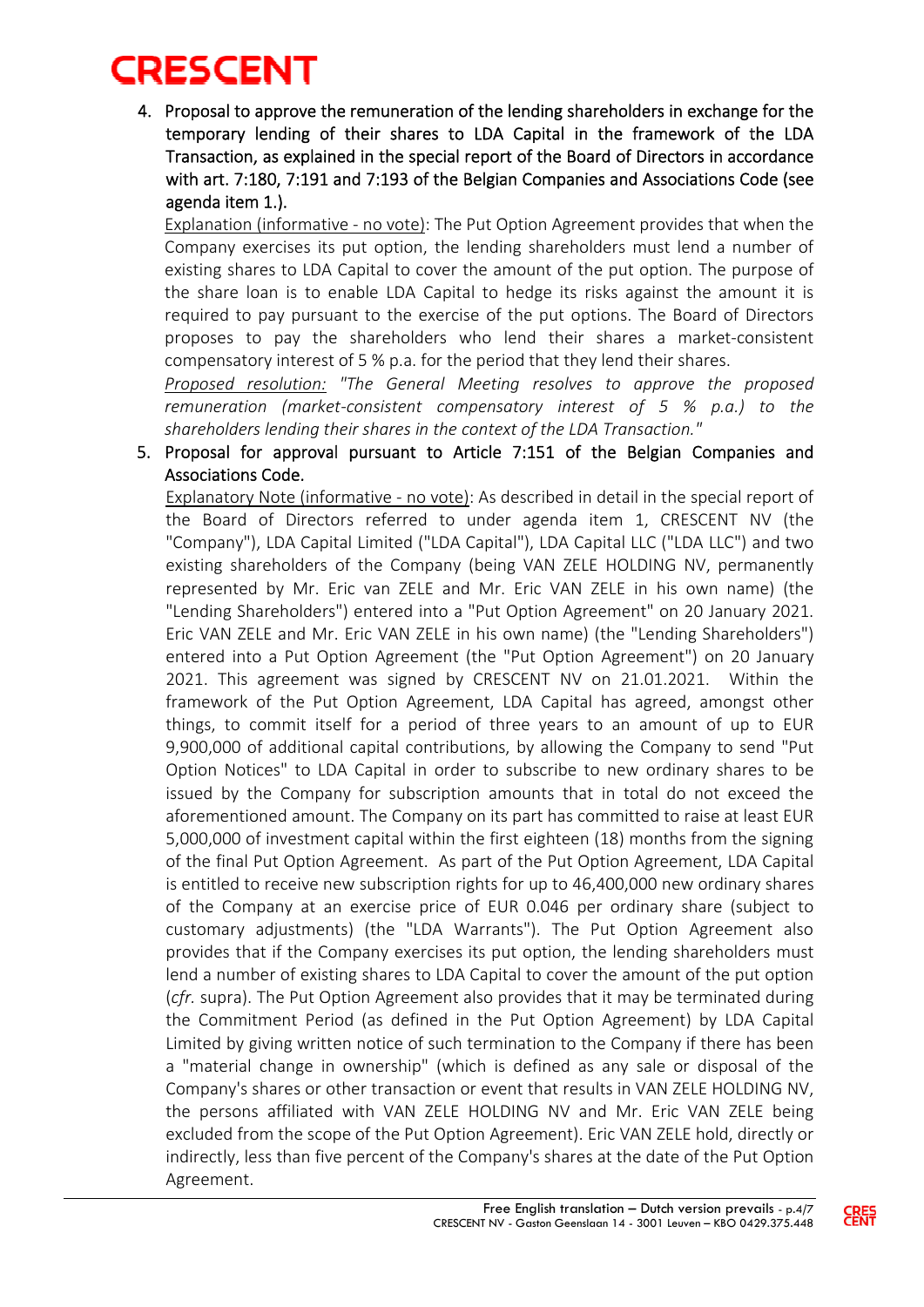

*Proposed resolution: "The general meeting decides, in accordance with article 7:151 of the Belgian Companies and Associations Code, to approve and ratify all clauses in the*  Put Option Agreement that come into effect at the time of a change of control, *including but not limited to clause 9. 2 of the Put Option Agreement, and which fall or could be considered to fall within the scope of section 7:151 of the Belgian Companies and Associations Code (relating to the granting of rights to third parties that have a significant influence on the assets of the company or create a significant debt or obligation for it, when the exercise of these rights depends on the making of a public take-over bid on the shares of the company or a change of control exercised over it). The general meeting also grants a special power of attorney to each of the directors of the Company, to the financial director of the Company and to the secretary of the Company, each of them acting individually and with the possibility of sub-delegation and the power of subrogation, to fulfil the formalities prescribed by section 7:151 of the Belgian Official Gazette with respect to this resolution, including, but not limited to, the execution of all documents and forms required for the publication of this resolution in the annexes to the Belgian Official Gazette."*

6. Acknowledgement of Special Report in accordance with Article 7:199 of the Belgian Companies and Associations Code with proposal to renew the Authorised Capital.

*Proposed resolution: "The meeting decides to grant the Board of Directors - in accordance with the special report established for this purpose - authorisation, for a period of five years from the date of publication of the authorisation in the Annexes to the Belgian Official Gazette, to increase the capital, in one or more instalments, by an amount not exceeding ten million eighty-two thousand forty-seven euros fifty-two eurocents (10.082.047,52 EUR), both by contributions in cash or in kind within the*  limits permitted by the Companies and Associations Code; and by conversion of *reserves and issue premiums, with or without the issue of new shares, with or without voting rights; by issue of convertible bonds, subordinate or otherwise, by issue of warrants or of bonds to which warrants or other movable securities are attached, or of other securities, such as shares within the framework of share option and warrant plans, etc. for the benefit of the personnel of the Company and its subsidiaries. Capital increases or issuances of convertible bonds or subscription rights whereby the preferential right of the shareholders is limited or excluded; capital increases or issuances of convertible bonds whereby the preferential right of the shareholders is limited or excluded in favour of one or more specific persons, other than members of the personnel; in that case, the directors effectively representing the beneficiary of the cancellation of the preferential right or a person affiliated with the beneficiary as described in article 7:193, § 1, sixth paragraph, may not participate in the vote; capital increases by conversion of reserves. The Meeting also decides to specifically authorise the Board of Directors, in addition to the other cases not exhaustively listed in the special report, in the event of a public takeover bid on securities issued by the Company, for a period of three years starting from the extraordinary general meeting which will decide on this authorisation, to proceed with capital increases in accordance with the conditions provided for by the Belgian Companies and Associations Code."*

7. Closing of the Meeting

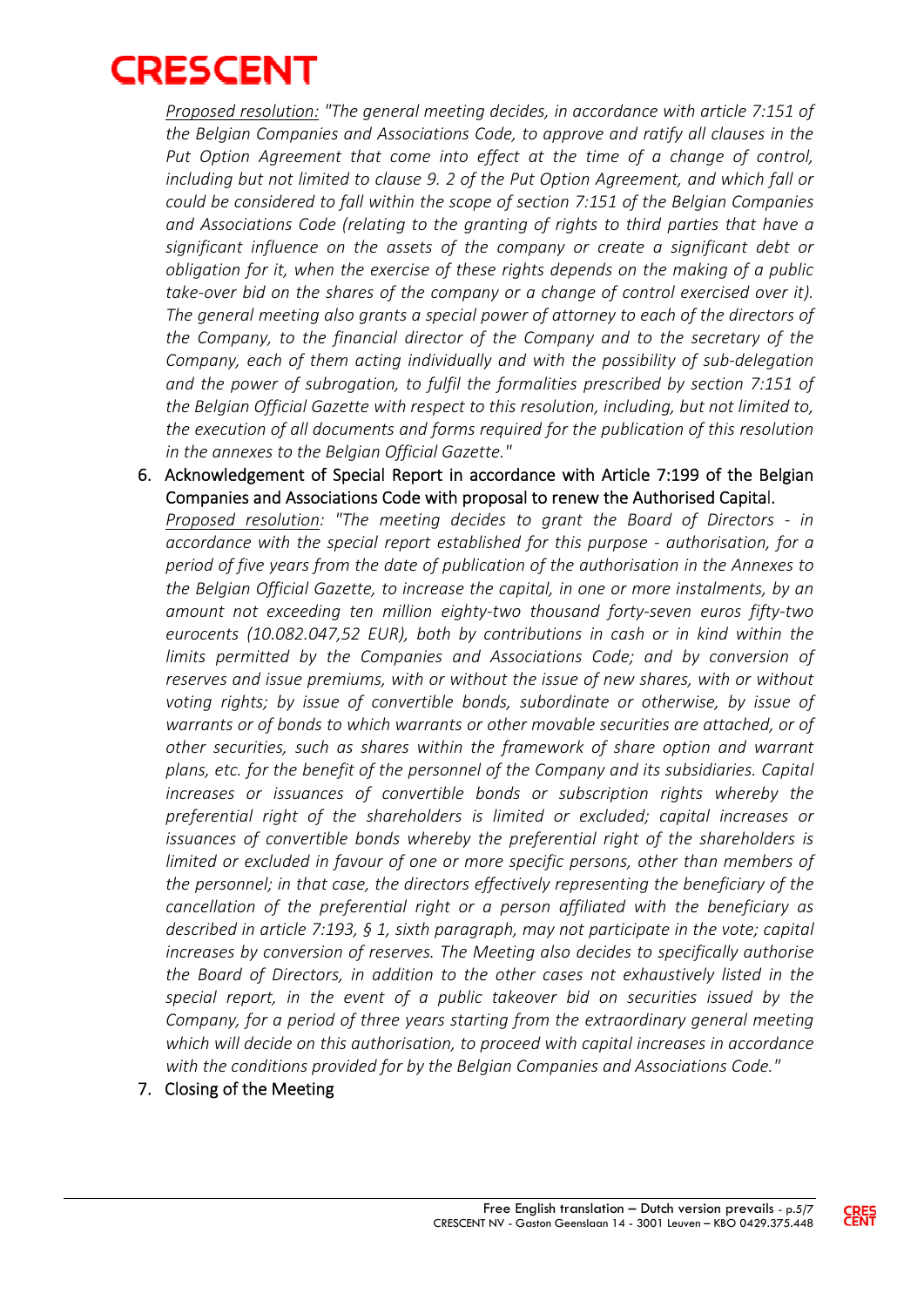### ADMISSION REQUIREMENTS EGM

#### What conditions must you fulfil to be able to participate and vote at the General Assembly?

Only persons who are shareholder on 17 March 2021 at midnight, Belgian time ("registration date") shall be entitled to participate and vote at the General Meeting.

#### Are you a holder of registered shares ?

Then you must be registered in the company's share register on 17 March 2021 (at midnight, Belgian time) for at least the number of shares with which you wish to participate in the General Meeting.

By 25 March 2021 (midnight, Brussels time) at the latest, you must confirm your participation by email (corp@opticrescent.com) indicating the number of shares with which you wish to participate. It suffices to send your signed proxy or voting letter as confirmation of participation.

#### Are you a holder of dematerialised shares?

Then the shares with which you wish to participate in the General Meeting must be booked on your trading account on 17 March 2021 (at midnight, Belgian time).

Ask your financial institution (bank, recognised account holder or settlement institution) to: (a) deliver a certificate mentioning the number of shares you hold on 17 March 2021 (at 12 p.m., Brussels time) with which you wish to participate; and

(b) deliver this certificate at the latest on 25 March 2021 to the Company via the e-mail address corp@opticrescent.com.

By no later than 25 March 2021 (at 12:00 a.m., Brussels time), you must confirm your participation, specifying the number of shares with which you wish to participate. You can ask your financial institution to simultaneously report the confirmation of your participation to CRESCENT NV with the registration formalities. You can also notify us in writing by e-mail (corp@opticrescent.com). As confirmation of participation, it suffices to hand over your signed power of attorney or voting letter.

#### Do you wish to be represented at the General Assembly?

If you meet the above conditions to participate and vote at the General Meeting, you may be represented at the General Meeting by a proxy, preferably given to Mr. Edwin BEX, CFO. For this purpose, you can use the proxy form on our website (www.opticrescent.com - About-Investor - Shareholders - Shareholders' Meetings). You can also request this form from us at any time. This form also serves as confirmation of participation. You must send us your signed proxy by e-mail. We must receive your proxy no later than 25 March 2021.

Please note that any appointment of a proxy must be made in accordance with Belgian law, in particular regarding conflicts of interest and the keeping of a register of voting instructions. Since the proposed proxy holder is potentially subject to the conflict of interest rules of article 7:143, §4 of the Belgian Companies and Associations Code, you should also designate specific voting instructions for each of the proposed resolutions.

#### Do you wish to vote by correspondence prior to the General Assembly?

If you meet the above conditions to participate and vote at the General Meeting, you can vote by correspondence prior to the General Meeting. For this purpose, you can use the voting form on our website (www.opticrescent.com - About-Investor - Shareholders - Shareholders' Meetings). You can also request this form from us at any time. This form also serves as confirmation of participation. You must provide us with your signed voting form by e-mail (corp@opticrescent.com). We must receive your voting letter by 25 March 2021.

We would like to remind you that in order to cast your vote in a valid manner, you must clearly indicate the voting method or abstention from voting on the ballot paper.

#### What conditions must you fulfil to place a topic on the agenda?

If you, alone or together with other shareholders, hold at least 3% of the capital of the Company, you can have items placed on the agenda and submit proposals for resolutions relating to the items included or to be included on the agenda. You, alone or jointly with other shareholders, must hold this minimum share percentage both on the date of your request and on 17 March 2021 (at midnight, Belgian time). This can be proved by submitting a certificate of registration of the relevant shares in